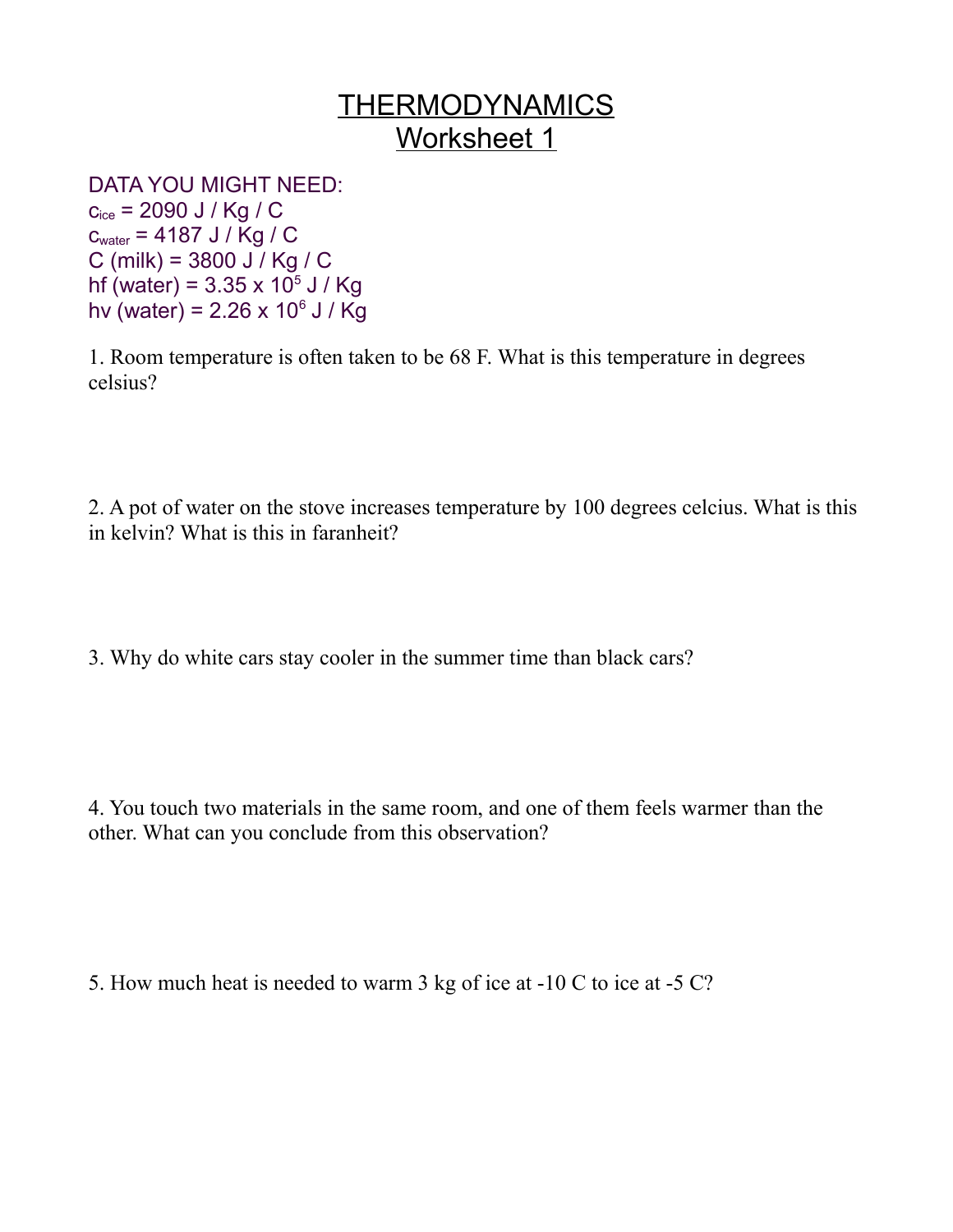6. How much heat is needed to raise the temperature of 3 kg of water at 4 C to water at 50 C?

7. How much heat is needed to change .5 kg of ice at 0 C to water at 5 C?

8. Suppose Ian mixes 10g of coffee (at 70 deg C) with 15 g of milk (10 deg C) (C=3800). What is the final temp? Assume that the specific heat capacity of coffee is the same as water.